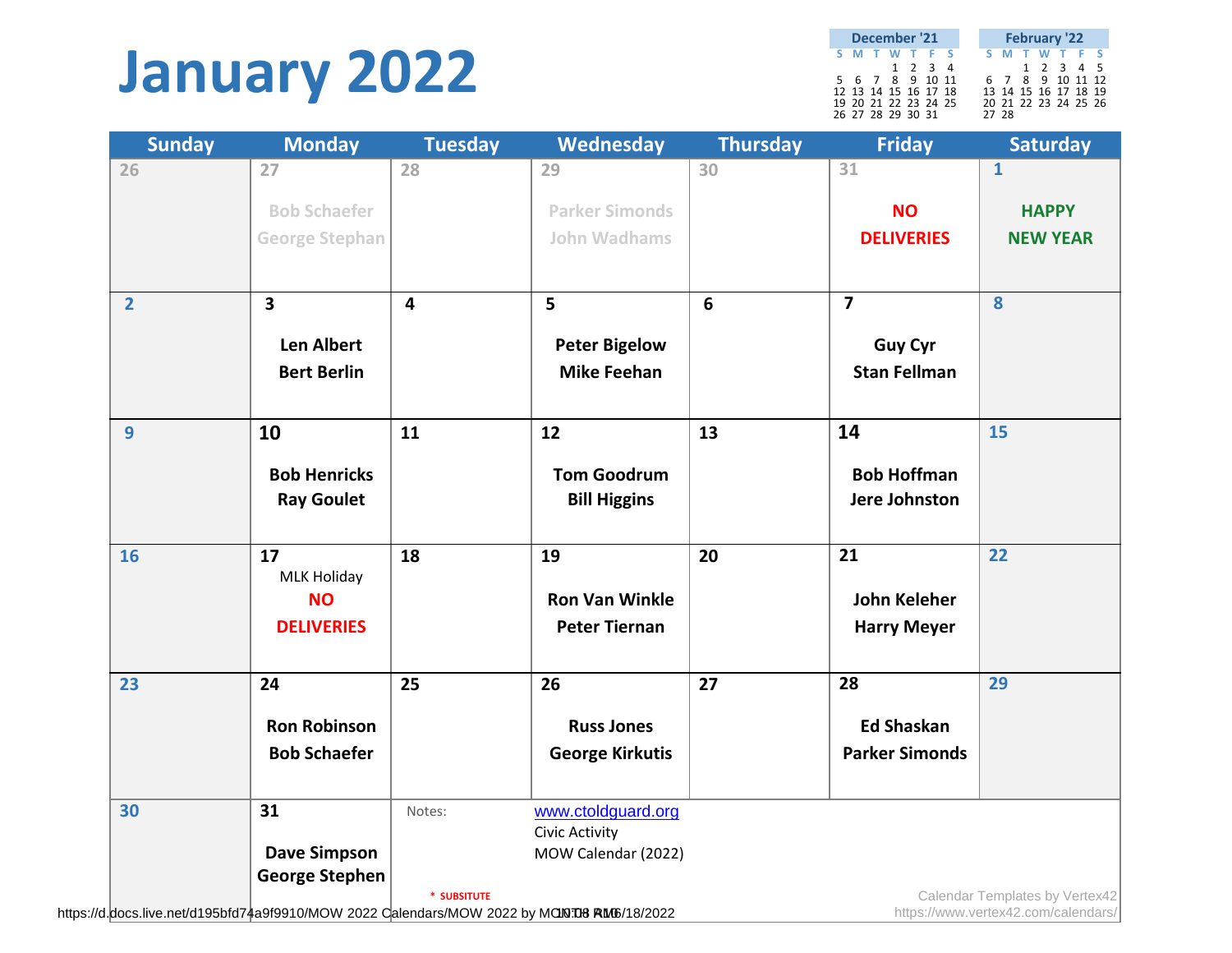# **February 2022**

|                      | January '22 |  |   | March '22 |  |  |                      |  |  |  |
|----------------------|-------------|--|---|-----------|--|--|----------------------|--|--|--|
| S M T W T F S        |             |  |   |           |  |  | S M T W T F S        |  |  |  |
|                      |             |  | 1 |           |  |  | 1 2 3 4 5            |  |  |  |
| 2 3 4 5 6 7 8        |             |  |   |           |  |  | 6 7 8 9 10 11 12     |  |  |  |
| 9 10 11 12 13 14 15  |             |  |   |           |  |  | 13 14 15 16 17 18 19 |  |  |  |
| 16 17 18 19 20 21 22 |             |  |   |           |  |  | 20 21 22 23 24 25 26 |  |  |  |
| 23 24 25 26 27 28 29 |             |  |   |           |  |  | 27 28 29 30 31       |  |  |  |
| 3031                 |             |  |   |           |  |  |                      |  |  |  |

I.

| <b>Sunday</b>         | <b>Monday</b>                         | <b>Tuesday</b> | Wednesday                             | <b>Thursday</b>         | <b>Friday</b>         | <b>Saturday</b>                     |
|-----------------------|---------------------------------------|----------------|---------------------------------------|-------------------------|-----------------------|-------------------------------------|
| 30                    | 31                                    | $\mathbf{1}$   | $\mathbf{2}$                          | $\overline{\mathbf{3}}$ | $\overline{4}$        | 5                                   |
|                       | <b>JANUARY</b><br><b>Dave Simpson</b> |                | <b>Peter Bigelow</b>                  |                         | <b>Mike Feehan</b>    |                                     |
|                       | <b>George Stephen</b>                 |                | <b>Guy Cyr</b>                        |                         | <b>Stan Fellman</b>   |                                     |
|                       |                                       |                |                                       |                         |                       |                                     |
| $6\phantom{1}6$       | $\overline{\mathbf{z}}$               | 8              | 9                                     | 10                      | 11                    | 12                                  |
|                       | <b>Ray Goulet</b>                     |                | <b>Tom Goodrum</b>                    |                         | <b>Bob Henricks</b>   |                                     |
|                       | <b>Bob Hoffman</b>                    |                | <b>John Wadhams</b>                   |                         | Jere Johnston         |                                     |
|                       |                                       |                |                                       |                         |                       |                                     |
| 13                    | 14                                    | 15             | 16                                    | 17                      | 18                    | 19                                  |
|                       | <b>Valentine's Day</b>                |                |                                       |                         |                       |                                     |
|                       | <b>George Kirkutis</b>                |                | <b>Dale Richter</b>                   |                         | <b>Russ Jones</b>     |                                     |
|                       | <b>Harry Meyer</b>                    |                | <b>Ron Robinson</b>                   |                         | <b>Mike Feehan</b>    |                                     |
| 20                    | 21                                    | 22             | 23                                    | 24                      | 25                    | 26                                  |
|                       | <b>Ed Shaskan</b>                     |                | <b>Ron Van Winkle</b>                 |                         | <b>Pete Tiernan</b>   |                                     |
|                       | <b>George Stephan</b>                 |                | <b>Bob Schaefer</b>                   |                         | <b>Parker Simonds</b> |                                     |
|                       |                                       |                |                                       |                         |                       |                                     |
| 27                    | 28                                    | $\mathbf 1$    | $\overline{2}$                        | 3                       | 4                     | 5                                   |
|                       | <b>Dave Simpson</b>                   |                |                                       |                         |                       |                                     |
|                       | <b>Guy Cyr</b>                        |                |                                       |                         |                       |                                     |
|                       |                                       |                |                                       |                         |                       |                                     |
| 6                     | $\overline{7}$                        | Notes          | www.ctoldguard.org                    |                         |                       |                                     |
|                       |                                       |                | Civic Activity<br>MOW Calendar (2022) |                         |                       |                                     |
|                       |                                       | * SUBSITUTE    |                                       |                         |                       | Calendar Templates by Vertex42      |
| MOW 2022 by MONTH R10 |                                       |                | 6/18/202210:08 AM                     |                         |                       | https://www.vertex42.com/calendars/ |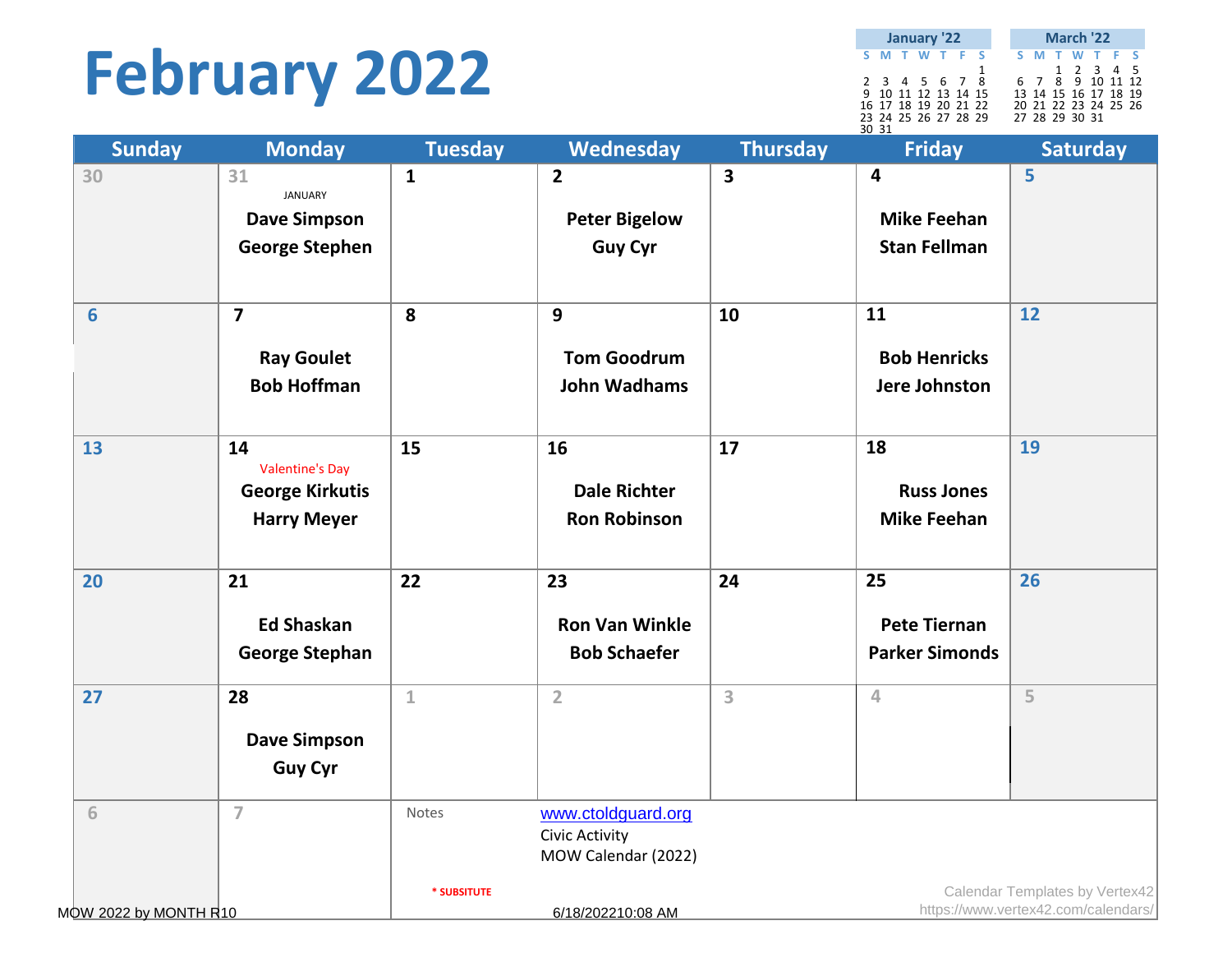#### **March 2022**

|       | <b>February '22</b>  |  |  |  |  | <b>April '22</b>     |          |  |
|-------|----------------------|--|--|--|--|----------------------|----------|--|
|       | S M T W T F S        |  |  |  |  | S M T W T F S        |          |  |
|       | 1 2 3 4 5            |  |  |  |  |                      | $1\quad$ |  |
|       | 6 7 8 9 10 11 12     |  |  |  |  | 3 4 5 6 7 8 9        |          |  |
|       | 13 14 15 16 17 18 19 |  |  |  |  | 10 11 12 13 14 15 16 |          |  |
|       | 20 21 22 23 24 25 26 |  |  |  |  | 17 18 19 20 21 22 23 |          |  |
| 27 28 |                      |  |  |  |  | 24 25 26 27 28 29 30 |          |  |

| <b>Sunday</b>     | <b>Monday</b>                           | <b>Tuesday</b> | Wednesday                            | <b>Thursday</b> | <b>Friday</b>         | <b>Saturday</b>                         |
|-------------------|-----------------------------------------|----------------|--------------------------------------|-----------------|-----------------------|-----------------------------------------|
| 27                | 28 February                             | $\mathbf{1}$   | $\overline{2}$                       | 3               | 4                     | 5                                       |
|                   | <b>Dave Simpson</b>                     |                | <b>Al Nweeia</b>                     |                 | <b>John Keleher</b>   |                                         |
|                   | <b>Guy Cyr</b>                          |                | <b>John Wadhams</b>                  |                 | <b>Dale Richter</b>   |                                         |
|                   |                                         |                |                                      |                 |                       |                                         |
| $6\phantom{1}$    | $\overline{7}$                          | 8              | $\mathbf{9}$                         | 10              | 11                    | 12                                      |
|                   | <b>Stan Fellman</b>                     |                | <b>Parker Simonds</b>                |                 | <b>Russ Jones</b>     |                                         |
|                   | <b>Bob Henricks</b>                     |                | Jere Johnston                        |                 | <b>Dave Simpson</b>   |                                         |
|                   |                                         |                |                                      |                 |                       |                                         |
| 13                | 14                                      | 15             | 16                                   | 17              | 18                    | 19                                      |
| Daylight Savings  |                                         |                | <b>Mike Feehan</b>                   |                 | <b>Ron Robinson</b>   |                                         |
|                   | <b>Harry Meyer</b><br><b>Bob Smith*</b> |                | <b>Bob Schaefer</b>                  |                 | <b>Parker Simonds</b> |                                         |
|                   | new MOWer                               |                |                                      |                 |                       |                                         |
| 20                | 21                                      | 22             | 23                                   | 24              | 25                    | 26                                      |
|                   |                                         |                |                                      |                 |                       |                                         |
|                   | <b>Ed Shaskan</b>                       |                | <b>George Stephen</b>                |                 | <b>Guy Cyr</b>        |                                         |
|                   | <b>George Kirkutis</b>                  |                | <b>Ron Van Winkle</b>                |                 | <b>Ray Goulet</b>     |                                         |
| 27                | 28                                      | 29             | 30                                   | 31              | $\mathbf{1}$          | $\overline{2}$                          |
| Palm Sunday       |                                         |                |                                      |                 | April Fool's          |                                         |
|                   | <b>Bill Higgins</b>                     |                | <b>Tom Goodrum</b>                   |                 | <b>Bob Schaefer</b>   |                                         |
|                   | <b>Al Nweeia</b>                        |                | <b>Stan Fellman</b>                  |                 | <b>Ron Robinson</b>   |                                         |
|                   |                                         |                |                                      |                 |                       |                                         |
| 3<br>Easter       | $\overline{4}$                          | Notes          | www.ctoldguard.org<br>Civic Activity |                 |                       |                                         |
|                   |                                         |                | MOW Calendar (2022)                  |                 |                       |                                         |
|                   |                                         |                |                                      |                 |                       |                                         |
|                   |                                         | * SUBSITUTE    |                                      |                 |                       | Calendar Templates by Vertex42          |
| 6/18/202210:08 AM |                                         |                |                                      |                 |                       | https://www.vertex4MOW/2022169MONTH R10 |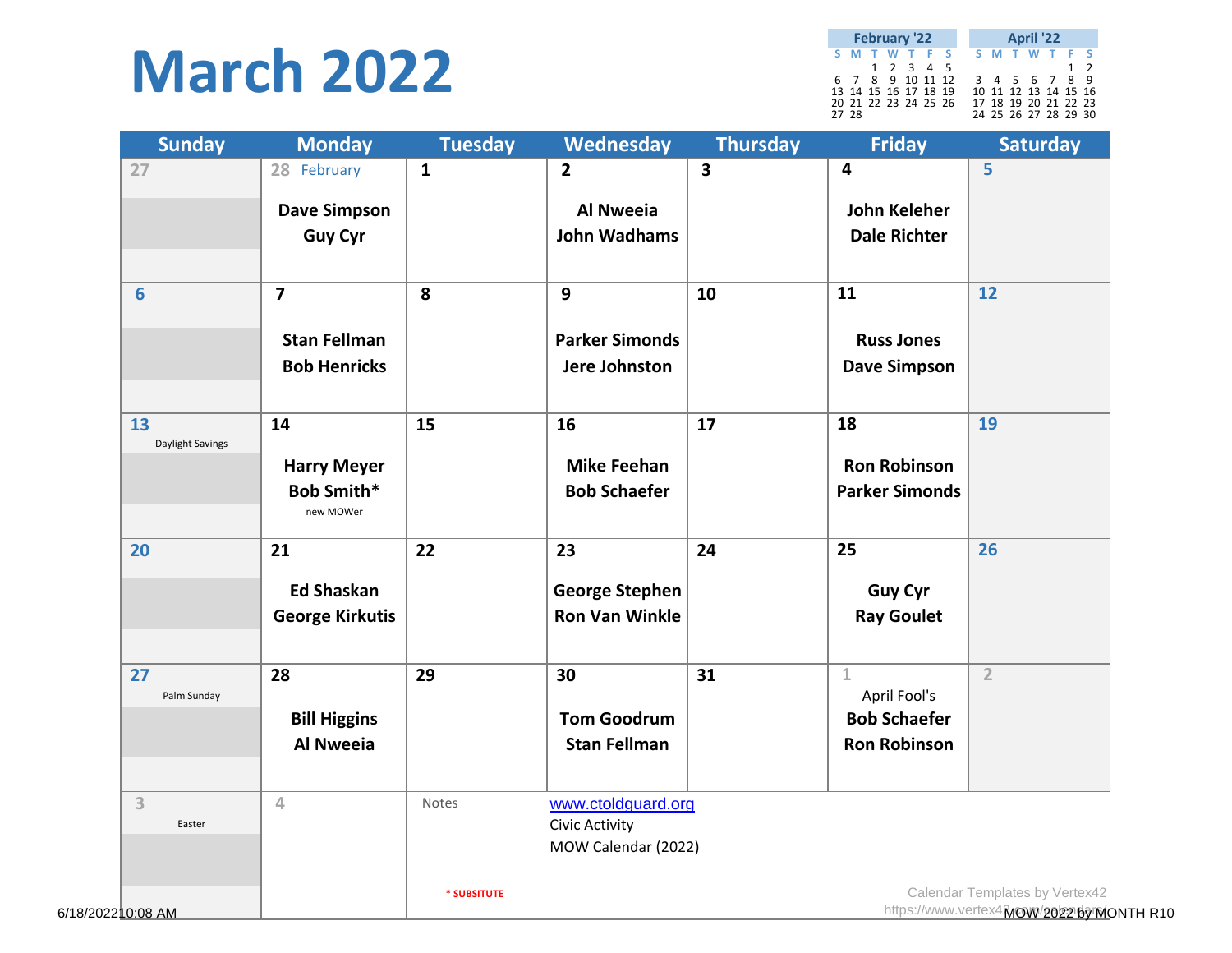# **April 2022**

**S M T W T F S S M T W T F S** 2 3 4 5 1 2 3 4 5 6 7 7 8 9 10 11 12 8 9 10 11 12 13 14 14 15 16 17 18 19 15 16 17 18 19 20 21 21 22 23 24 25 26 22 23 24 25 26 27 28 28 29 30 31 29 30 31 **March '22 May '22**

| <b>Sunday</b>           | <b>Monday</b>           | <b>Tuesday</b> | Wednesday             | <b>Thursday</b> | <b>Friday</b>        | <b>Saturday</b> |
|-------------------------|-------------------------|----------------|-----------------------|-----------------|----------------------|-----------------|
| 27                      | 28                      | 29             | 30                    | 31              | $\mathbf{1}$         | $\overline{2}$  |
|                         | March                   | March          | March                 | March           |                      |                 |
|                         | <b>Bill Higgins</b>     |                | <b>Tom Goodrum</b>    |                 | <b>Bob Schaefer</b>  |                 |
|                         | <b>Al Nweeia</b>        |                | <b>Stan Fellman</b>   |                 | <b>Ron Robinson</b>  |                 |
|                         |                         |                |                       |                 |                      |                 |
| $\overline{\mathbf{3}}$ | $\overline{\mathbf{4}}$ | 5 <sup>5</sup> | $6\phantom{1}6$       | $\overline{7}$  | 8                    | $\overline{9}$  |
|                         | <b>Bob Hoffman</b>      |                | <b>John Wadhams</b>   |                 | <b>John Keleher</b>  |                 |
|                         | <b>Bob Henricks</b>     |                | <b>Parker Simonds</b> |                 | <b>Jere Johnston</b> |                 |
|                         |                         |                |                       |                 |                      |                 |
| 10                      | 11                      | 12             | 13                    | 14              | 15                   | 16              |
|                         |                         |                |                       |                 | <b>Good Friday</b>   |                 |
|                         | <b>George Stephen</b>   |                | <b>Bob Smith</b>      |                 | <b>NO</b>            |                 |
|                         | <b>Ed Shaskan</b>       |                | <b>Harry Meyer</b>    |                 | <b>Deliveries</b>    |                 |
|                         |                         |                |                       |                 |                      |                 |
| 17                      | 18                      | 19             | 20                    | 21              | 22                   | 23              |
| <b>Easter</b>           |                         |                |                       |                 |                      |                 |
|                         | <b>George Kirkutis</b>  |                | <b>Russ Jones</b>     |                 | <b>Guy Cyr</b>       |                 |
|                         | <b>Ron Van Winkle</b>   |                | <b>Mike Feehan</b>    |                 | <b>Dave Simpson</b>  |                 |
|                         |                         |                |                       |                 |                      |                 |
| 24                      | 25                      | 26             | 27                    | 28              | 29                   | 30              |
|                         | <b>Bill Higgins</b>     |                | <b>Al Nweeia</b>      |                 | <b>Tom Goodrum</b>   |                 |
|                         | <b>Dale Richter</b>     |                | <b>Stan Fellman</b>   |                 | <b>Ray Goulet</b>    |                 |
|                         |                         |                |                       |                 |                      |                 |
| $\mathbf{1}$            | $\overline{2}$          | Notes          | www.ctoldguard.org    |                 |                      |                 |
|                         |                         |                | Civic Activity        |                 |                      |                 |
| MOW 2022 by MONTH R10   | 6/18/2022 10:08 AM      |                | MOW Calendar (2021)   |                 |                      |                 |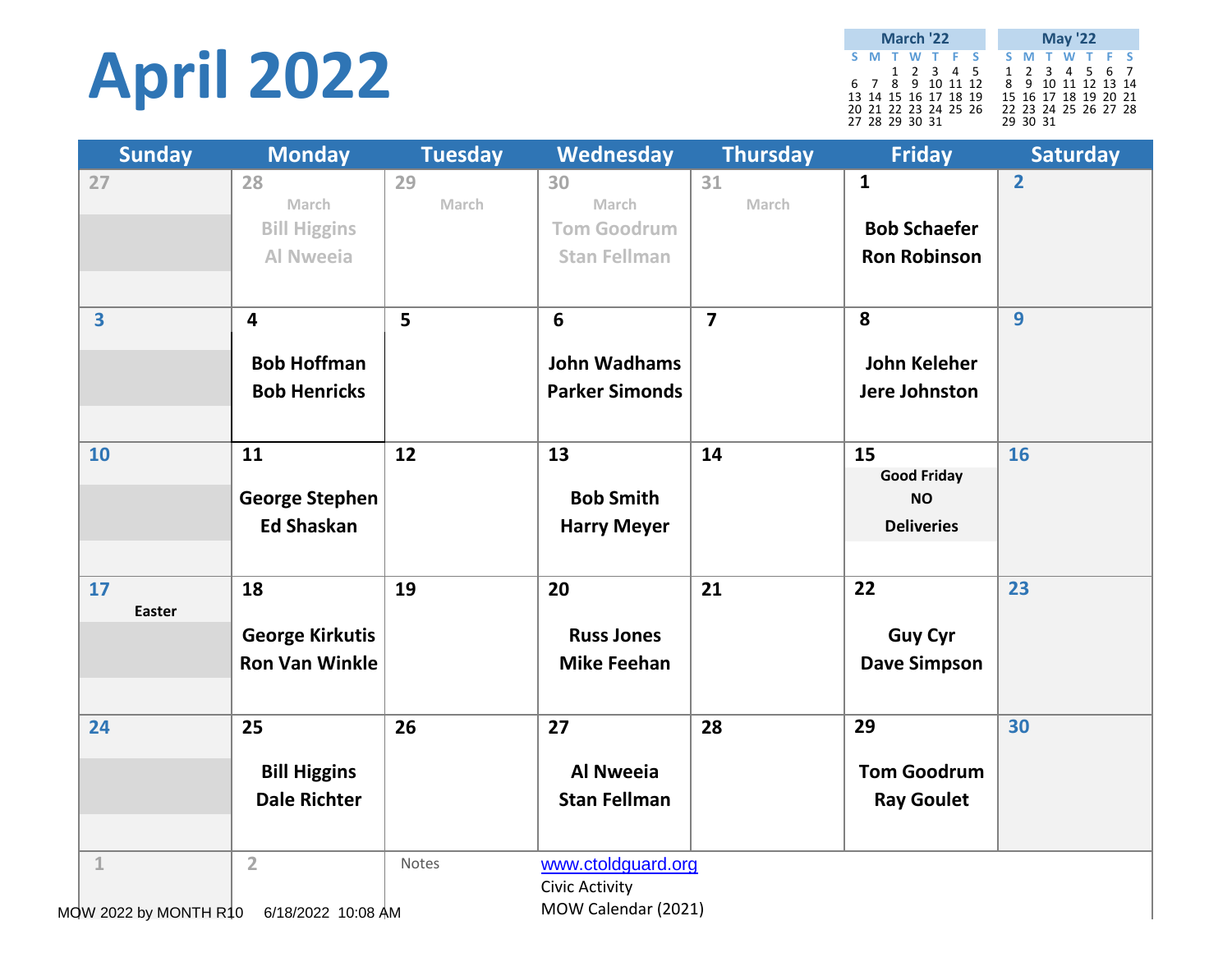

**S M T W T F S S M T W T F S** 1 2 1 2 3 4<br>3 4 5 6 7 8 9 5 6 7 8 9 10 11  $5 \t6 \t7 \t8 \t9 \t10 \t11$ 10 11 12 13 14 15 16 12 13 14 15 16 17 18 17 18 19 20 21 22 23 19 20 21 22 23 24 25 24 25 26 27 28 29 30 26 27 28 29 30 **April '22 June '22**

| <b>Sunday</b>       | <b>Monday</b>                           | <b>Tuesday</b>          | Wednesday                                   | <b>Thursday</b> | <b>Friday</b>                         | <b>Saturday</b>                     |
|---------------------|-----------------------------------------|-------------------------|---------------------------------------------|-----------------|---------------------------------------|-------------------------------------|
| $\mathbf{1}$        | $\overline{2}$                          | $\overline{\mathbf{3}}$ | 4                                           | 5               | 6                                     | $\overline{7}$                      |
|                     | <b>Pete Tiernan</b>                     |                         | <b>Peter Bigelow</b>                        |                 | <b>John Keleher</b>                   |                                     |
|                     | <b>Ron Van Winkle</b>                   |                         | <b>Bob Schaefer</b>                         |                 | <b>Bob Hoffman</b>                    |                                     |
|                     |                                         |                         |                                             |                 |                                       |                                     |
| 8                   | 9                                       | 10                      | 11                                          | 12              | 13                                    | 14                                  |
| <b>Mother's Day</b> |                                         |                         |                                             |                 |                                       |                                     |
|                     | <b>Ed Shaskan</b><br>Jere Johnston      |                         | <b>John Wadams</b><br><b>Parker Simonds</b> |                 | <b>Guy Cyr</b><br><b>Ron Robinson</b> |                                     |
|                     |                                         |                         |                                             |                 |                                       |                                     |
| 15                  | 16                                      | 17                      | 18                                          | 19              | 20                                    | 21                                  |
|                     |                                         |                         |                                             |                 |                                       |                                     |
|                     | <b>Dave Simpson</b><br><b>Bob Smith</b> |                         | <b>Harry Meyer</b>                          |                 | <b>Bob Henricks</b>                   |                                     |
|                     |                                         |                         | <b>Steve Guest</b>                          |                 | <b>George Kirkutis</b>                |                                     |
| 22                  | 23                                      | 24                      | 25                                          | 26              | 27                                    | 28                                  |
|                     |                                         |                         |                                             |                 |                                       |                                     |
|                     | <b>Stan Fellman</b>                     |                         | <b>Russ Jones</b>                           |                 | <b>Ray Goulet</b>                     |                                     |
|                     | <b>George Stephen</b>                   |                         | <b>Mike Feehan</b>                          |                 | <b>Bill Higgins</b>                   |                                     |
| 29                  | 30                                      | 31                      | $\mathbbm{1}$                               | $\overline{2}$  | $\overline{3}$                        | $\overline{4}$                      |
|                     | <b>Memorial Day</b>                     |                         |                                             |                 |                                       |                                     |
|                     | <b>NO</b>                               |                         | <b>Peter Bigelow</b><br><b>Tom Goodrum</b>  |                 | <b>Guy Cyr</b>                        |                                     |
|                     | <b>DELICERIES</b>                       |                         |                                             |                 | <b>John Keleher</b>                   |                                     |
| 5                   | 6                                       | Notes                   | www.ctoldguard.org                          |                 |                                       |                                     |
|                     |                                         |                         | <b>Civic Activity</b>                       |                 |                                       |                                     |
|                     |                                         |                         | MOW Calendar (2021)                         |                 |                                       |                                     |
|                     |                                         | * SUBSITUTE             |                                             |                 |                                       | Calendar Templates by Vertex42      |
|                     |                                         |                         |                                             |                 |                                       | https://www.vertex42.com/calendars/ |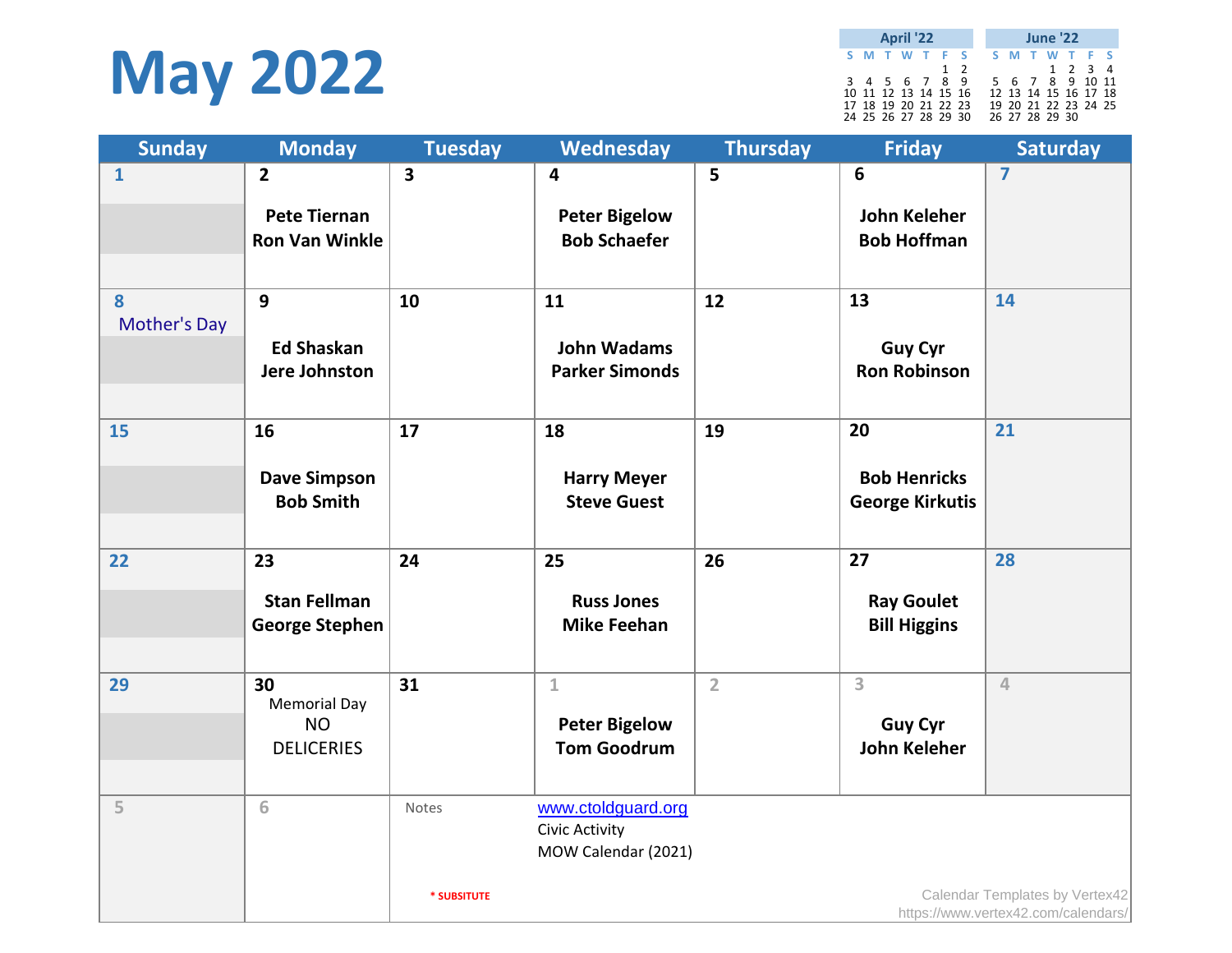# **June 2022**

**S M T W T F S S M T W T F S** 1 2 3 4 5 6 7<br>
1 2 3 4 5 6 7 8<br>
15 16 17 18 19 20 21 10 11 12 13 14 15 16<br>
22 23 24 25 26 27 28 17 18 19 20 21 22 23<br>
29 30 31 24 25 26 27 28 29 30 31 **May '22 July '22**

| <b>Sunday</b>             | <b>Monday</b>                                               | <b>Tuesday</b>       | Wednesday                                                            | <b>Thursday</b> | <b>Friday</b>                                                 | <b>Saturday</b>                     |
|---------------------------|-------------------------------------------------------------|----------------------|----------------------------------------------------------------------|-----------------|---------------------------------------------------------------|-------------------------------------|
| 29                        | 30<br><b>Memorial Day</b><br><b>NO</b><br><b>DELICERIES</b> | 31                   | $\mathbf{1}$<br><b>Peter Bigelow</b><br><b>Tom Goodrum</b>           | $\overline{2}$  | 3<br><b>Bob Hoffman</b><br><b>Dave Simpson</b>                | 4                                   |
| $\overline{\mathbf{5}}$   | $\overline{6}$<br><b>Bob Schaefer</b><br><b>Guy Cyr</b>     |                      | $\overline{\mathbf{8}}$<br><b>Mike Feehan</b><br><b>Stan Fellman</b> | $\overline{9}$  | $\overline{10}$<br><b>Ed Shaskan</b><br><b>Parker Simonds</b> | $\overline{11}$                     |
| 12                        | 13<br><b>Alan Klatsky</b><br>Jere Johnston                  | 14                   | 15<br><b>Russ Jones</b><br><b>Mike Feehan</b>                        | 16              | 17<br><b>Ron Robinson</b><br><b>John Keleher</b>              | 18                                  |
| 19<br><b>Father's Day</b> | 20<br><b>Stephen Guest</b><br><b>Bob Smith</b>              | 21                   | 22<br><b>Harry Meyer</b><br><b>George Kirkutis</b>                   | 23              | 24<br><b>Bob Henricks</b><br><b>Bill Higgins</b>              | 25                                  |
| 26                        | 27<br><b>George Stephan</b><br><b>Dale Richter</b>          | 28                   | 29<br><b>Guy Cyr</b><br><b>Ray Goulet</b>                            | 30              | $\mathbf{1}$<br><b>Stan Fellman</b><br><b>Tom Goodrum</b>     | $\overline{2}$                      |
| $\overline{3}$            | $\overline{4}$<br><b>Independence Day</b>                   | Notes<br>* SUBSITUTE | www.ctoldguard.org<br>Civic Activity<br>MOW Calendar (2021)          |                 |                                                               | Calendar Templates by Vertex42      |
|                           |                                                             |                      | 6/18/2022 10:08 AM                                                   |                 |                                                               | https://www.vertex42.com/calendars/ |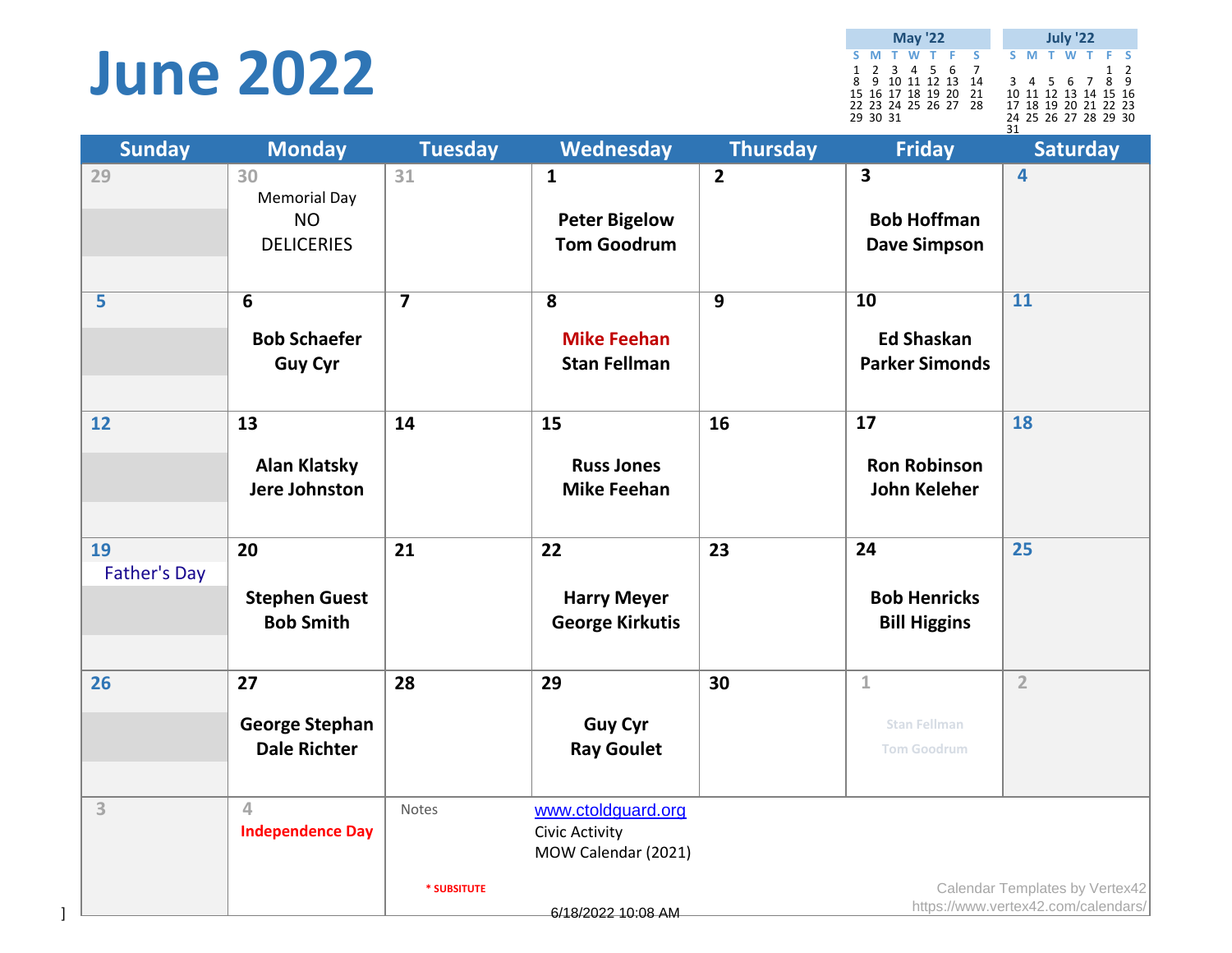# **July 2022**

|  | <b>June '22</b> |                      |  |                   |             | August '22           |  |  |
|--|-----------------|----------------------|--|-------------------|-------------|----------------------|--|--|
|  |                 | S M T W T F S        |  |                   |             | S M T W T F S        |  |  |
|  |                 | 1 2 3 4              |  |                   |             | 1 2 3 4 5 6          |  |  |
|  |                 | 5 6 7 8 9 10 11      |  | 7 8 9 10 11 12 13 |             |                      |  |  |
|  |                 | 12 13 14 15 16 17 18 |  |                   |             | 14 15 16 17 18 19 20 |  |  |
|  | 26 27 28 29 30  | 19 20 21 22 23 24 25 |  |                   | 28 29 30 31 | 21 22 23 24 25 26 27 |  |  |

| <b>Sunday</b> | <b>Monday</b>                                                               | <b>Tuesday</b> | Wednesday                                                          | <b>Thursday</b> | <b>Friday</b>                                             | <b>Saturday</b>                                                       |
|---------------|-----------------------------------------------------------------------------|----------------|--------------------------------------------------------------------|-----------------|-----------------------------------------------------------|-----------------------------------------------------------------------|
| 26            | 27 June<br><b>George Stephan</b><br><b>Dale Richter</b>                     | 28 June        | 29 June<br><b>Guy Cyr</b><br><b>Ray Goulet</b>                     | 30              | $\mathbf{1}$<br><b>Stan Fellman</b><br><b>Tom Goodrum</b> | $\overline{2}$                                                        |
| 3             | $\overline{\mathbf{4}}$<br><b>THE 4TH</b><br><b>NO</b><br><b>Deliveries</b> | 5              | $6\phantom{1}$<br><b>Steve Guest</b><br><b>Bob Hoffman</b>         | $\overline{7}$  | 8<br><b>Bob Henricks</b><br>Jere Johnston                 | $\overline{9}$                                                        |
| 10            | 11<br><b>Bill Higgins</b><br><b>George Kirkutis</b>                         | 12             | 13<br><b>Alan Klatsky</b><br><b>Harry Meyer</b>                    | 14              | 15<br><b>John Keleher</b><br><b>Dale Richter</b>          | 16                                                                    |
| 17            | 18<br><b>Ron Robinson</b><br><b>Bob Schaefer</b>                            | 19             | 20<br><b>Russ Jones</b><br><b>Mike Feehan</b>                      | 21              | 22<br><b>Dave Simpson</b><br><b>Parker Simonds</b>        | 23                                                                    |
| 24            | 25<br><b>Ray Goulet</b><br><b>Bob Smith</b>                                 | 26             | 27<br><b>George Stephen</b><br><b>Tom Goodrum</b>                  | 28              | 29<br><b>Guy Cyr</b><br><b>Stan Fellman</b>               | 30                                                                    |
| 31            | $\mathbf{1}$                                                                | Notes          | www.ctoldguard.org<br><b>Civic Activity</b><br>MOW Calendar (2021) |                 |                                                           |                                                                       |
|               |                                                                             | * SUBSITUTE    |                                                                    |                 |                                                           | Calendar Templates by Vertex42<br>https://www.vertex42.com/calendars/ |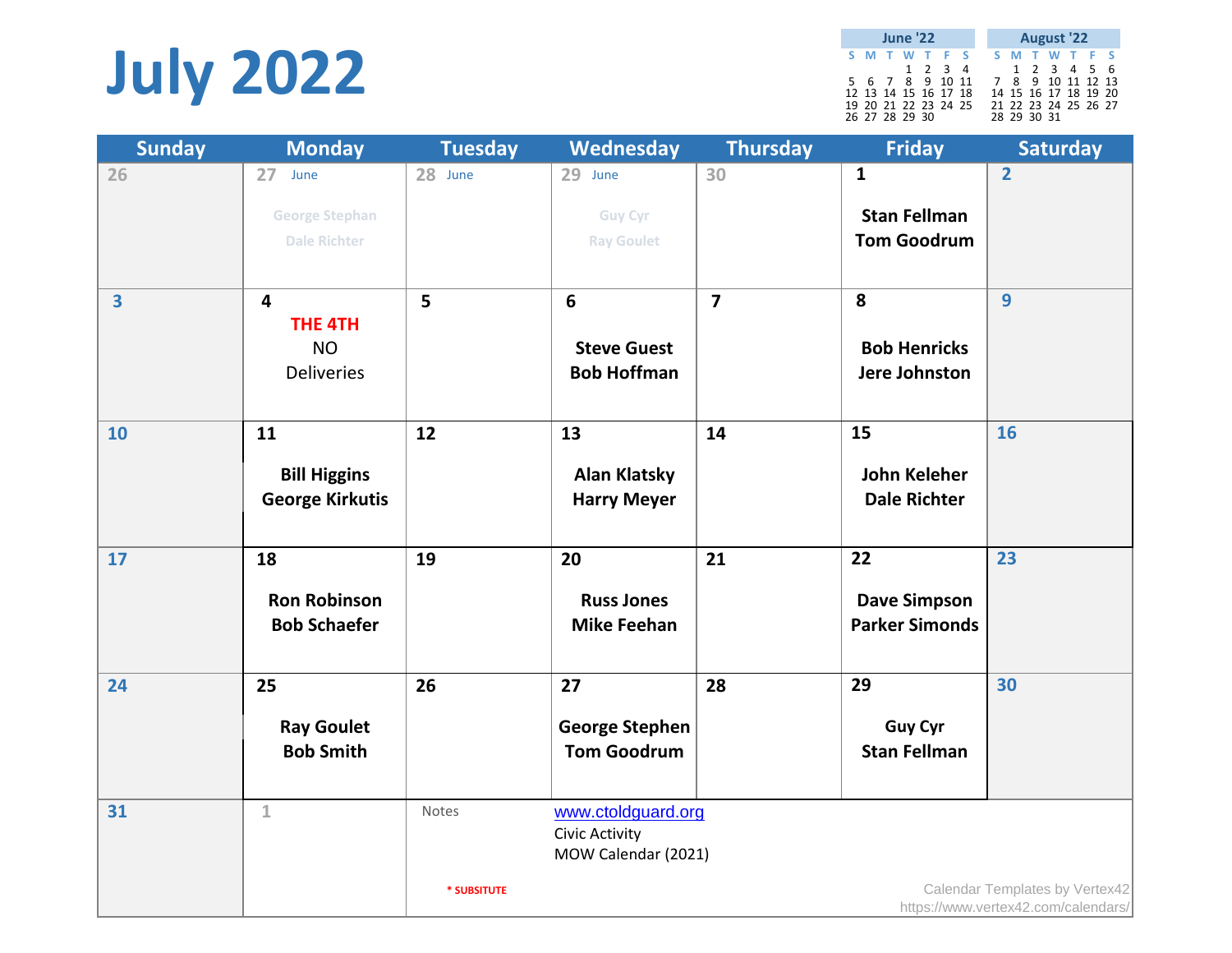6/18/202210:08 AM



|    |                      | July '22 |  |     |  |  | September '22        |             |  |
|----|----------------------|----------|--|-----|--|--|----------------------|-------------|--|
|    | S M T W T F S        |          |  |     |  |  | S M T W T F S        |             |  |
|    |                      |          |  | 1 2 |  |  |                      | $1 \t2 \t3$ |  |
|    | 3 4 5 6 7 8 9        |          |  |     |  |  | 4 5 6 7 8 9 10       |             |  |
|    | 10 11 12 13 14 15 16 |          |  |     |  |  | 11 12 13 14 15 16 17 |             |  |
|    | 17 18 19 20 21 22 23 |          |  |     |  |  | 18 19 20 21 22 23 24 |             |  |
|    | 24 25 26 27 28 29 30 |          |  |     |  |  | 25 26 27 28 29 30    |             |  |
| 31 |                      |          |  |     |  |  |                      |             |  |

| <b>Sunday</b>  | <b>Monday</b>             | <b>Tuesday</b>          | Wednesday                                                   | <b>Thursday</b>         | <b>Friday</b>                                                                                                    | <b>Saturday</b>                |
|----------------|---------------------------|-------------------------|-------------------------------------------------------------|-------------------------|------------------------------------------------------------------------------------------------------------------|--------------------------------|
| 31             | $\mathbf{1}$              | $\overline{\mathbf{2}}$ | $\overline{\mathbf{3}}$                                     | $\overline{\mathbf{4}}$ | $\overline{\mathbf{5}}$                                                                                          | $6\phantom{1}6$                |
| $\overline{7}$ | ${\bf 8}$                 | $\overline{9}$          | 10                                                          | 11                      | $\overline{12}$                                                                                                  | $\overline{13}$                |
| 14             | 15<br><b>Dave Simpson</b> | 16                      | 17<br><b>Russ Jones</b><br><b>Mike Feehan</b>               | 18                      | 19<br><b>Ed Shaskan</b>                                                                                          | 20                             |
| 21             | 22                        | 23                      | 24                                                          | 25                      | 26                                                                                                               | $\overline{27}$                |
| 28             | 29                        | 30                      | 31                                                          | $\mathbbm{1}$           | $\overline{2}$                                                                                                   | 3                              |
| $\sqrt{4}$     | 5<br>Labor Day            | Notes                   | www.ctoldguard.org<br>Civic Activity<br>MOW Calendar (2021) |                         |                                                                                                                  |                                |
|                |                           | * SUBSITUTE             |                                                             |                         | https://d.docs.live.net/d195bfd74a9f9910/MOW 2022 Calendars/MOW 2022 by MONTH Rhos://www.vertex42.com/calendars/ | Calendar Templates by Vertex42 |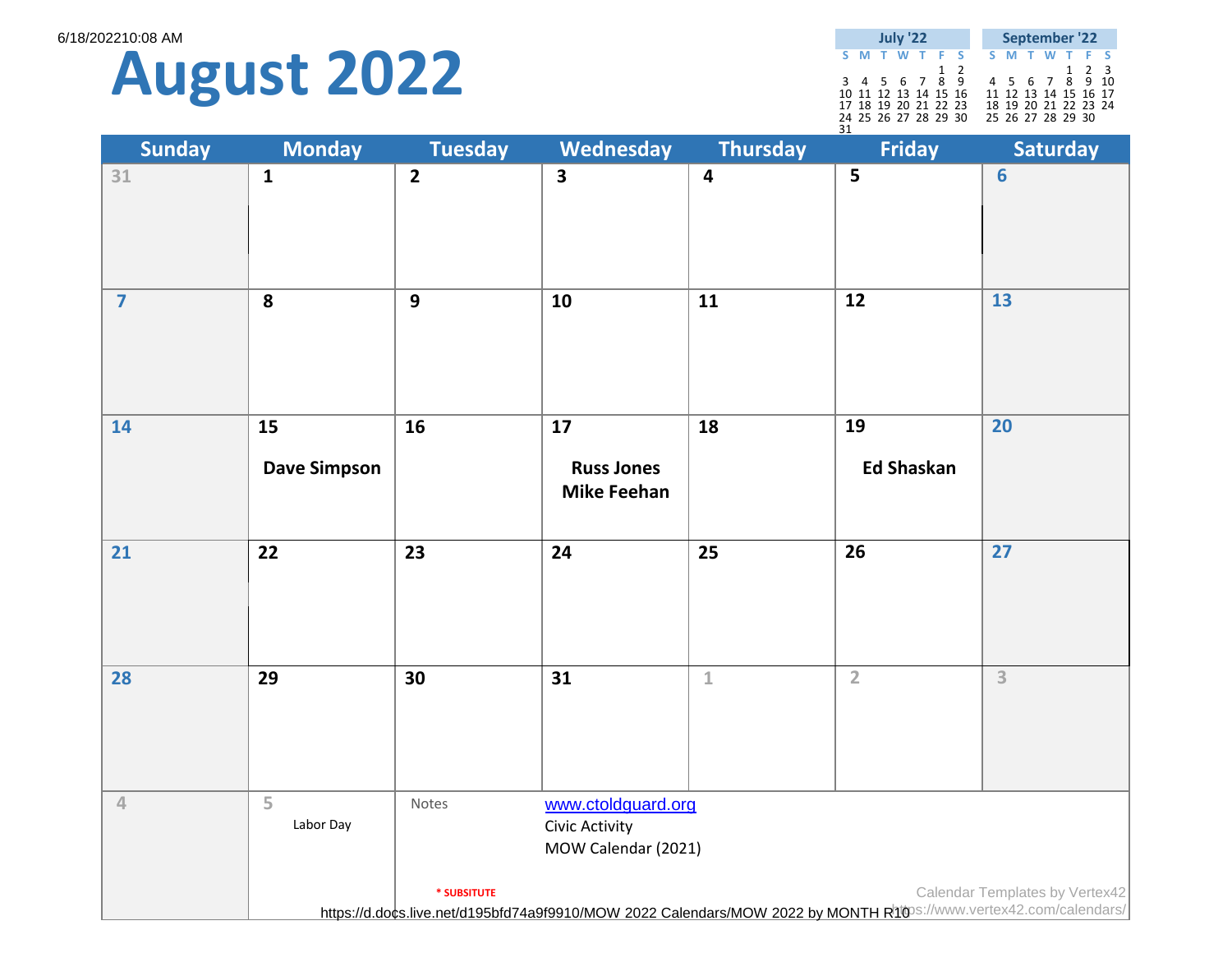# **September 2022**

| <b>August '22</b> |                      |  |             |  |  |  |  |       | October '22          |  |  |
|-------------------|----------------------|--|-------------|--|--|--|--|-------|----------------------|--|--|
|                   | S M T W T F S        |  |             |  |  |  |  |       | S M T W T F S        |  |  |
|                   |                      |  | 1 2 3 4 5 6 |  |  |  |  |       |                      |  |  |
|                   | 7 8 9 10 11 12 13    |  |             |  |  |  |  |       | 2 3 4 5 6 7 8        |  |  |
|                   | 14 15 16 17 18 19 20 |  |             |  |  |  |  |       | 9 10 11 12 13 14 15  |  |  |
|                   | 21 22 23 24 25 26 27 |  |             |  |  |  |  |       | 16 17 18 19 20 21 22 |  |  |
|                   | 28 29 30 31          |  |             |  |  |  |  |       | 23 24 25 26 27 28 29 |  |  |
|                   |                      |  |             |  |  |  |  | 30 31 |                      |  |  |

| <b>Sunday</b>           | <b>Monday</b>                                    | <b>Tuesday</b>  | Wednesday                                                   | <b>Thursday</b> | <b>Friday</b>  | <b>Saturday</b>                                                       |
|-------------------------|--------------------------------------------------|-----------------|-------------------------------------------------------------|-----------------|----------------|-----------------------------------------------------------------------|
| 28                      | 29<br>August                                     | 30              | 31                                                          | $\mathbf{1}$    | $\overline{2}$ | $\overline{\mathbf{3}}$                                               |
| $\overline{\mathbf{4}}$ | 5<br>Labor Day<br><b>NO</b><br><b>DELICERIES</b> | $6\phantom{1}6$ | $\overline{7}$                                              | 8               | $\overline{9}$ | 10                                                                    |
| 11                      | 12                                               | 13              | 14<br>Yom Kippur                                            | 15              | 16             | 17                                                                    |
| <b>18</b>               | 19                                               | 20              | 21<br><b>Russ Jones</b><br><b>Mike Feehan</b>               | 22              | 23             | 24                                                                    |
| 25                      | 26                                               | 27              | 28                                                          | 29              | 30             | $\mathbbm{1}$                                                         |
| $\overline{2}$          | $\overline{\mathbf{3}}$                          | Notes           | www.ctoldguard.org<br>Civic Activity<br>MOW Calendar (2021) |                 |                |                                                                       |
|                         |                                                  | * SUBSITUTE     |                                                             |                 |                | Calendar Templates by Vertex42<br>https://www.vertex42.com/calendars/ |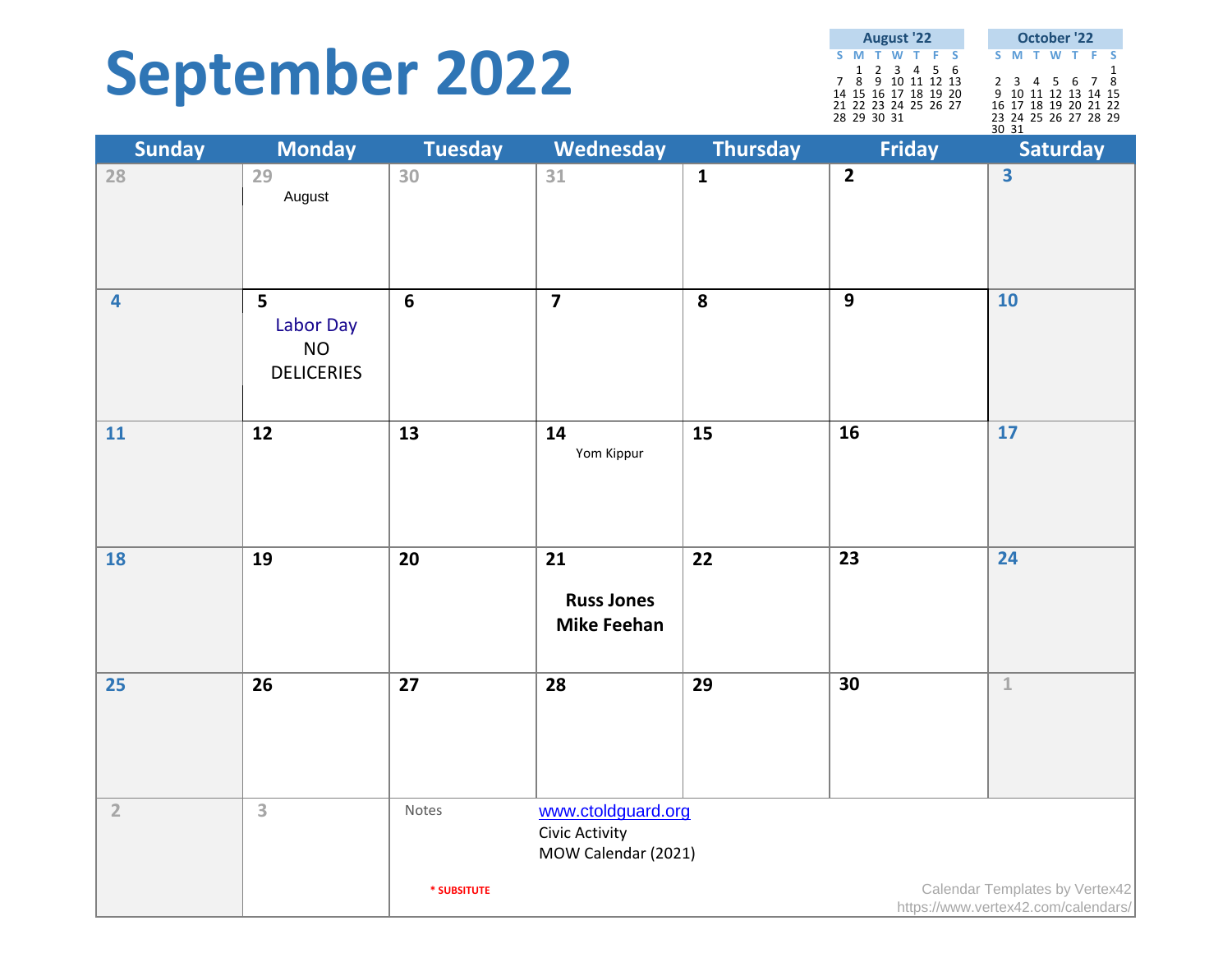## **October 2022**

| September '22        |  |  |  |       |  |  |             |  | November '22         |  |
|----------------------|--|--|--|-------|--|--|-------------|--|----------------------|--|
| S M T W T F S        |  |  |  |       |  |  |             |  | S M T W T F S        |  |
|                      |  |  |  | 1 2 3 |  |  |             |  | 1 2 3 4 5            |  |
| 4 5 6 7 8 9 10       |  |  |  |       |  |  |             |  | 6 7 8 9 10 11 12     |  |
| 11 12 13 14 15 16 17 |  |  |  |       |  |  |             |  | 13 14 15 16 17 18 19 |  |
| 18 19 20 21 22 23 24 |  |  |  |       |  |  |             |  | 20 21 22 23 24 25 26 |  |
| 25 26 27 28 29 30    |  |  |  |       |  |  | 27 28 29 30 |  |                      |  |

| <b>Sunday</b>  | <b>Monday</b>            | <b>Tuesday</b>          | Wednesday                                                   | <b>Thursday</b> | <b>Friday</b>           | Saturday                                                              |
|----------------|--------------------------|-------------------------|-------------------------------------------------------------|-----------------|-------------------------|-----------------------------------------------------------------------|
| 25             | 26<br>September          | 27                      | 28<br>September                                             | 29              | 30                      | $\mathbf{1}$                                                          |
| $\overline{2}$ | $\overline{\mathbf{3}}$  | $\overline{\mathbf{4}}$ | 5<br>Yom Kippur                                             | $6\phantom{a}$  | $\overline{\mathbf{z}}$ | $\overline{\mathbf{8}}$                                               |
| $\overline{9}$ | 10<br>Columbus Day       | 11                      | 12                                                          | 13              | 14                      | $\overline{15}$                                                       |
| 16             | $\overline{\mathbf{17}}$ | 18                      | 19                                                          | 20              | 21                      | $\overline{22}$                                                       |
| 23             | 24                       | 25                      | 26                                                          | 27              | 28                      | 29                                                                    |
| 30             | 31                       | Notes                   | www.ctoldguard.org<br>Civic Activity<br>MOW Calendar (2021) |                 |                         |                                                                       |
|                |                          | * SUBSITUTE             |                                                             |                 |                         | Calendar Templates by Vertex42<br>https://www.vertex42.com/calendars/ |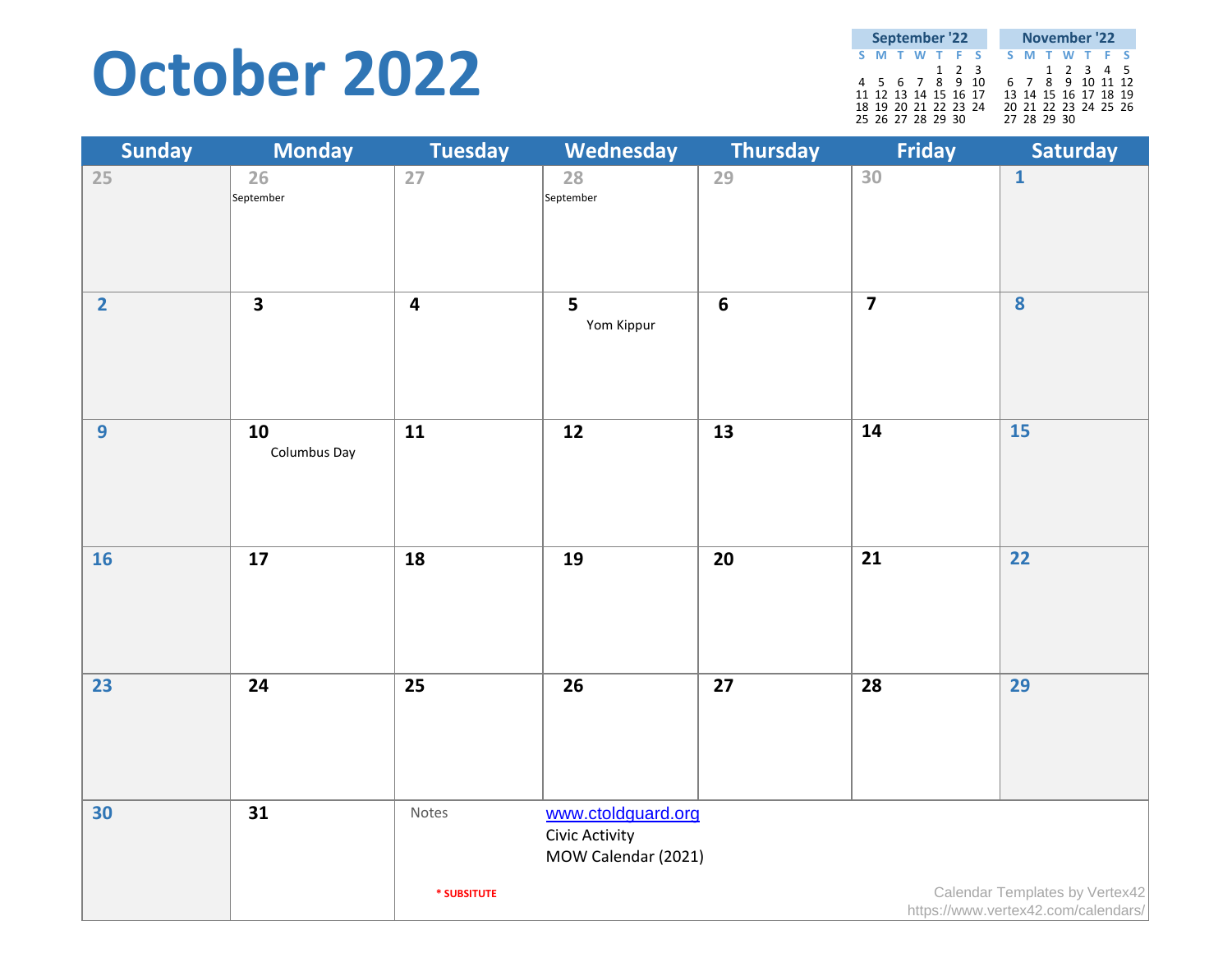### **November 2022**

| October '22       |  |  |  |          |    |  | December '22 |  |  |                      |  |             |  |
|-------------------|--|--|--|----------|----|--|--------------|--|--|----------------------|--|-------------|--|
|                   |  |  |  | SMTWTF S |    |  |              |  |  | <b>SMTWTFS</b>       |  |             |  |
|                   |  |  |  |          |    |  |              |  |  |                      |  | $1 \t2 \t3$ |  |
| 2 3 4 5 6 7       |  |  |  |          | 8  |  |              |  |  | 4 5 6 7 8 9 10       |  |             |  |
| 9 10 11 12 13 14  |  |  |  |          | 15 |  |              |  |  | 11 12 13 14 15 16 17 |  |             |  |
| 16 17 18 19 20 21 |  |  |  |          | 22 |  |              |  |  | 18 19 20 21 22 23 24 |  |             |  |
| 23 24 25 26 27 28 |  |  |  |          | 29 |  |              |  |  | 25 26 27 28 29 30 31 |  |             |  |
| 30 31             |  |  |  |          |    |  |              |  |  |                      |  |             |  |

| <b>Sunday</b>                       | <b>Monday</b>  | <b>Tuesday</b>  | Wednesday                                                   | <b>Thursday</b>           | <u>ے ںر</u><br>Friday                | <b>Saturday</b>                                                       |
|-------------------------------------|----------------|-----------------|-------------------------------------------------------------|---------------------------|--------------------------------------|-----------------------------------------------------------------------|
| 30                                  | 31             | $\mathbf{1}$    | $\overline{2}$                                              | $\overline{\mathbf{3}}$   | $\overline{\mathbf{4}}$              | 5                                                                     |
|                                     |                |                 |                                                             |                           |                                      |                                                                       |
| $6\phantom{1}6$<br>Daylight Savings | $\overline{7}$ | 8               | $\overline{9}$                                              | 10                        | $\overline{11}$                      | $12$                                                                  |
| 13                                  | 14             | $\overline{15}$ | 16                                                          | 17                        | $\overline{18}$<br>Hanukkah          | 19                                                                    |
| 20                                  | 21             | 22              | 23                                                          | 24<br><b>Thanksgiving</b> | 25<br><b>NO</b><br><b>DELIVERIES</b> | 26                                                                    |
| 27                                  | 28             | 29              | 30                                                          | $\mathbf 1$               | $\overline{2}$                       | $\overline{3}$                                                        |
| $\sqrt{4}$                          | 5              | Notes:          | www.ctoldguard.org<br>Civic Activity<br>MOW Calendar (2021) |                           |                                      |                                                                       |
|                                     |                | * SUBSITUTE     | 6/18/2022                                                   |                           |                                      | Calendar Templates by Vertex42<br>https://www.vertex42.com/calendars/ |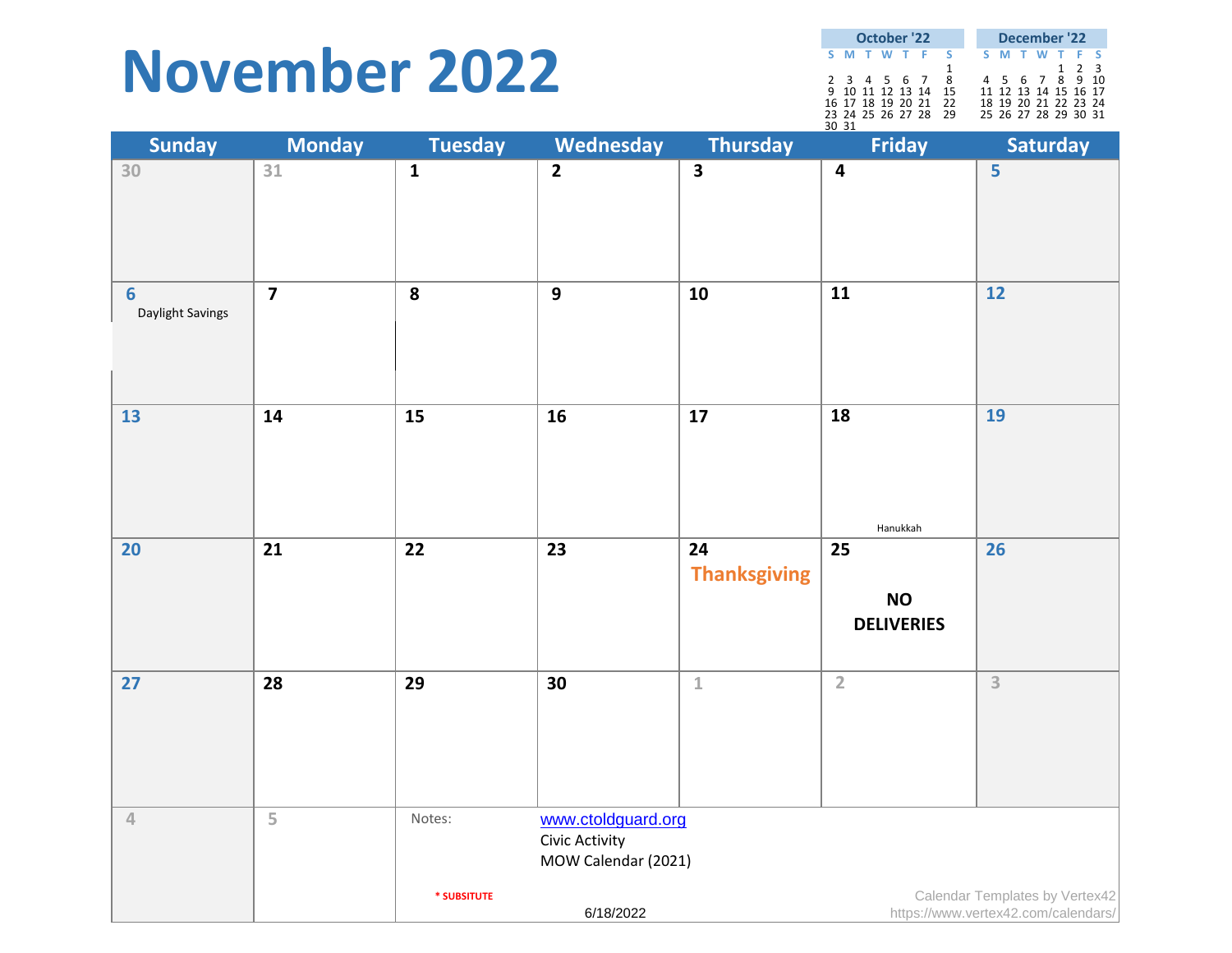### **December 2022**

| November '22         |  |           |  |  |  |  | January '23 |                      |  |  |  |  |  |
|----------------------|--|-----------|--|--|--|--|-------------|----------------------|--|--|--|--|--|
| S M T W T F S        |  |           |  |  |  |  |             | S M T W T F S        |  |  |  |  |  |
|                      |  | 1 2 3 4 5 |  |  |  |  |             | 1 2 3 4 5 6 7        |  |  |  |  |  |
| 6 7 8 9 10 11 12     |  |           |  |  |  |  |             | 8 9 10 11 12 13 14   |  |  |  |  |  |
| 13 14 15 16 17 18 19 |  |           |  |  |  |  |             | 15 16 17 18 19 20 21 |  |  |  |  |  |
| 20 21 22 23 24 25 26 |  |           |  |  |  |  |             | 22 23 24 25 26 27 28 |  |  |  |  |  |
| 27 28 29 30          |  |           |  |  |  |  |             | 29 30 31             |  |  |  |  |  |

| <b>Sunday</b>           | <b>Monday</b>                                            | <b>Tuesday</b>  | Wednesday                                                   | <b>Thursday</b> | <b>Friday</b>   | <b>Saturday</b>                                                       |
|-------------------------|----------------------------------------------------------|-----------------|-------------------------------------------------------------|-----------------|-----------------|-----------------------------------------------------------------------|
| 27                      | 28<br>November                                           | 29              | 30                                                          | $\mathbf{1}$    | $\overline{2}$  | $\overline{\mathbf{3}}$                                               |
| $\overline{\mathbf{4}}$ | 5                                                        | $6\phantom{1}6$ | $\overline{\mathbf{z}}$                                     | 8               | $\overline{9}$  | 10                                                                    |
| 11                      | $12$                                                     | 13              | 14                                                          | 15              | 16              | 17                                                                    |
| <b>18</b>               | 19                                                       | 20              | 21                                                          | 22              | 23              | 24                                                                    |
| 25                      | 26<br><b>Christmas</b><br><b>NO</b><br><b>DELIVERIES</b> | $\overline{27}$ | $\overline{28}$                                             | 29              | $\overline{30}$ | $\overline{31}$<br>New Year's Eve                                     |
| $\perp$                 | $\overline{2}$                                           | Notes           | www.ctoldguard.org<br>Civic Activity<br>MOW Calendar (2021) |                 |                 |                                                                       |
|                         |                                                          | * SUBSITUTE     |                                                             |                 |                 | Calendar Templates by Vertex42<br>https://www.vertex42.com/calendars/ |